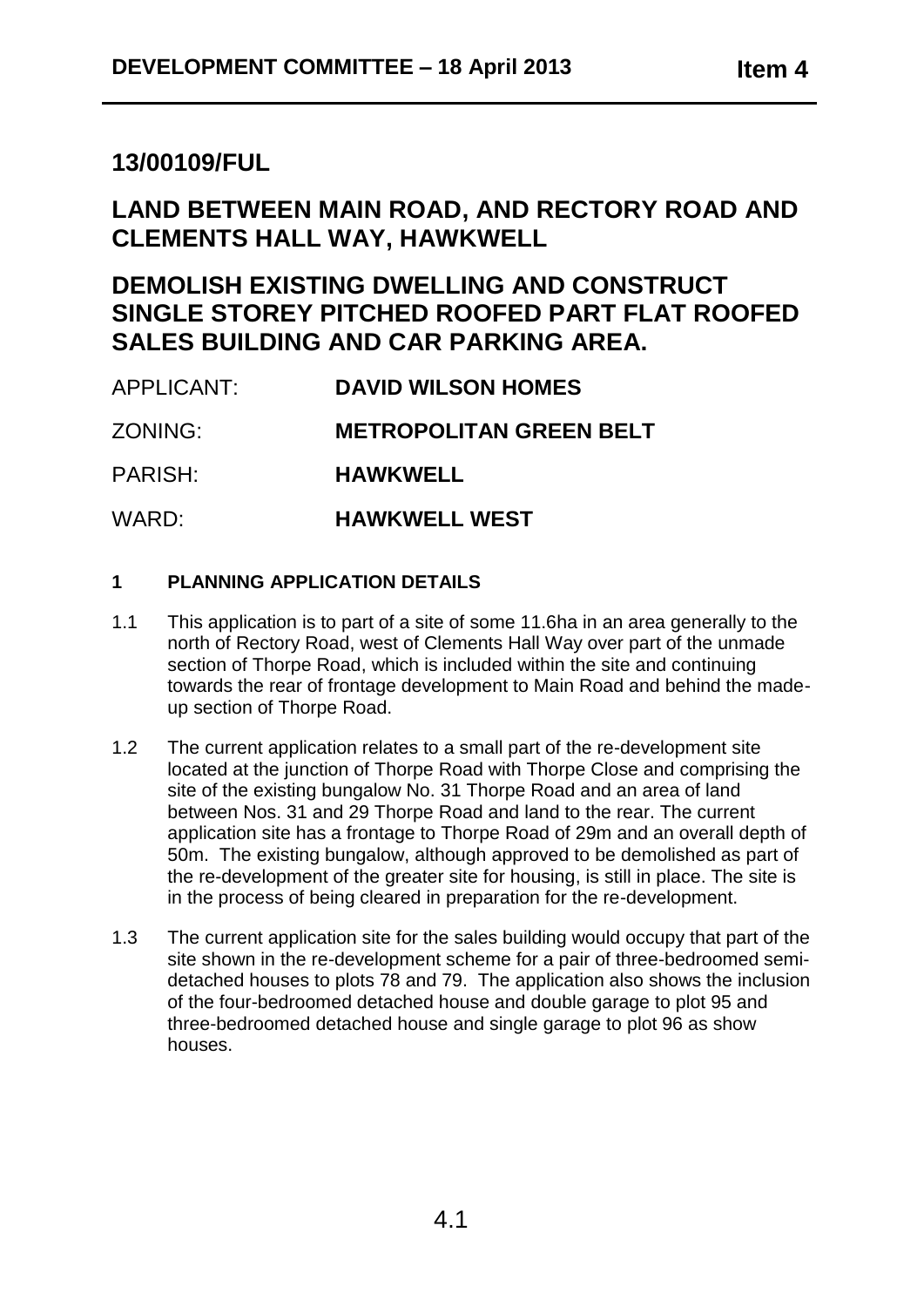### **The Proposal**

- 1.4 The proposal is to demolish the existing bungalow at No. 31 Thorpe Road and construct a single storey building for use as a sales area for the first phase of the re-development being implemented on the site approved on 17 December 2012 under application 12/00381/FUL. Permission is therefore sought for a temporary period of two years for the anticipated duration of sales for this first phase.
- 1.5 The proposed building would have a main element having a pitched roof design. The applicant advises that this part of the building would be retained when no longer required for the double garage to serve plots 78 and 79. The proposed building would also include a flat roofed attachment to the side and a flat roofed attachment to the rear incorporating a toilet and kitchen. These attachments would be removed when the building is converted to a garage. The proposed building would be finished in external brickwork and horizontal boarding. The pitched roof would be tiled.
- 1.6 The proposed sales building would have an overall width of 8.4m incorporating the addition to the sales area to be removed having a width of 2.1m and extending for the depth of the garage. The proposed sales building would have a depth of 10.2m including the rear addition comprising the toilet and kitchen area but which would only extend for part of the garage width of 3m. The hipped roof would have an overall ridge height of 4.8m to a 35 degree pitch. The flat roofed side and rear additions would have an overall height of 2.5m. The design includes an entrance façade to a height of 3.2m to allow for development branding and advertising.
- 1.7 The layout of the site would provide parking for seven vehicles, including one disabled parking space and a hard surface for turning and manoeuvring within the site. Footpaths would connect the site with the two show houses and adjoined by a 1.2m high hooped topped railing fence.

### **2 RELEVANT PLANNING HISTORY**

- 2.1 A number of applications have been considered on parts of the site for stables, domestic purposes and other developments. More recently the site has been the subject of applications for re-development as follows:-
- 2.2 Application No. 09/00529/OUT.

Outline Application to Provide Comprehensive Development of Approximately 330 Dwellings, Associated Infrastructure, New Vehicular Accesses onto Rectory Road, New On-Site Accesses and Road Network, Cycleway and Footpath Network, Public Open Spaces, Landscaping, Health Facilities and Local Amenities.

Permission refused 3 December 2009 and appeal dismissed 22July 2010.

2.3 Application No. 11/00259/FUL.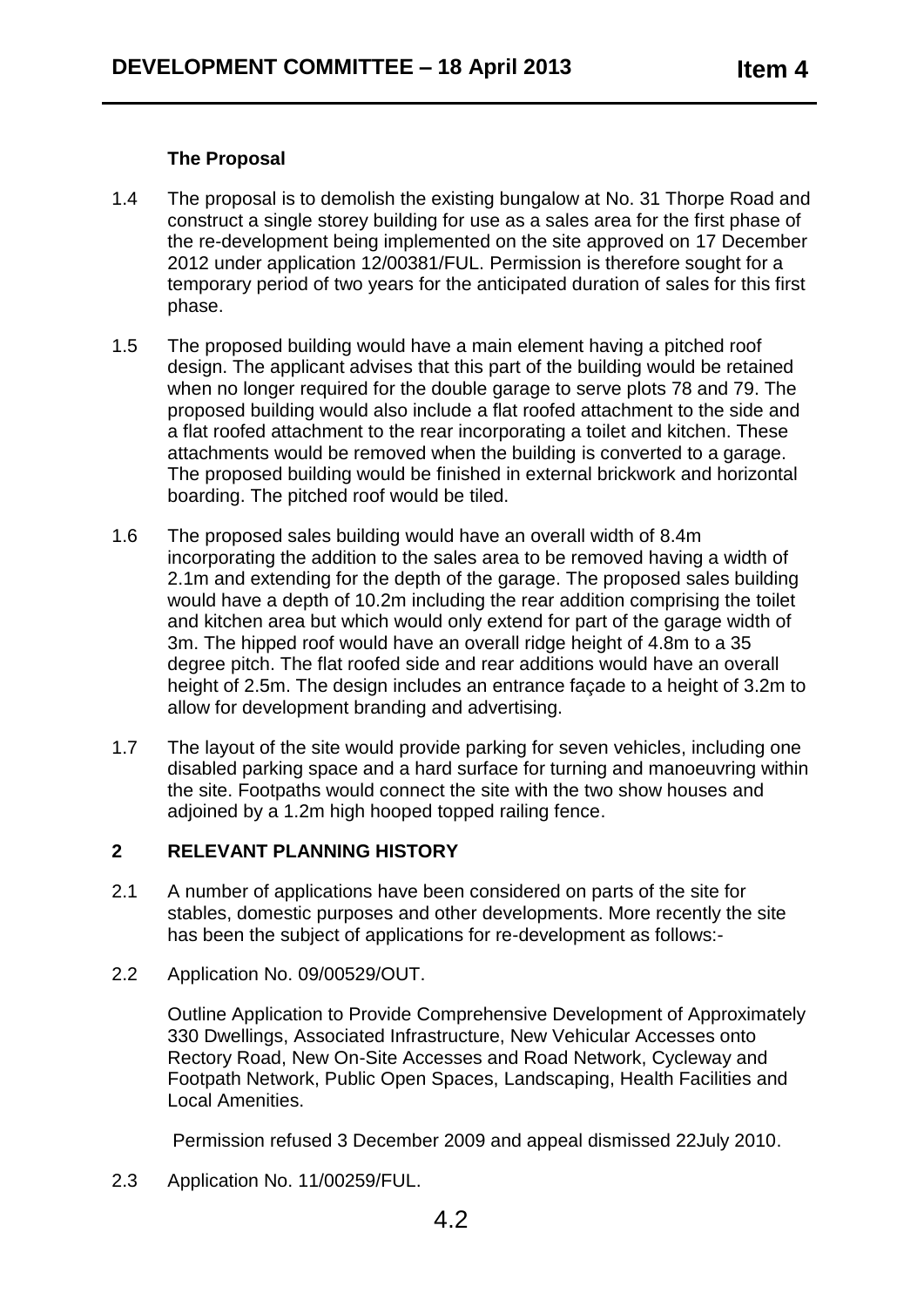Demolish Existing Dwelling And Construct Development Of 176 Houses With Access Off Thorpe Road, Access Off Clement Hall Way, Access For One Plot Off Rectory Road, Road Network, Cycle Way And Footpath Network, Public Open Space, Landscaping And Location Of High Pressure Gas Main.

Permission refused 10 January 2012. Appeal allowed 30 August 2012 subject to the following condition:-

Condition 6: Notwithstanding the provisions of Article 3, Schedule 2, Part 1, Class A of the Town and Country Planning (General Permitted Development) Order 1995 (including any Order revoking or re-enacting that Order, with or without modification) all first floor side windows shall be glazed in obscure glass and shall be of a design not capable of being opened below a height of 1.7m above first floor finished floor level and no alteration is to be made to that arrangements thereafter.

#### 2.4 Application No. 12/00381/FUL.

Demolish Existing Dwelling And Construct Development Of 176 Houses With Access Off Thorpe Road, Access Off Clements Hall Way, Access For One Plot Off Rectory Road, Road Network, Cycle Way And Footpath Network, Public Open Space, Landscaping And Location Of High Pressure Gas Main.

Permission granted 17 December 2012.

This permission is now being implemented and to which the current application relates.

2.5 Application No.13/00035/FUL

Application to vary condition No. 4 to application No. 12/00281/FUL for development of 176 dwellings approved on 17 December 2012 and (summarised) to vary those plots to which obscure glazing of side windows would otherwise be required in favour of two alternative conditions 4 and 4A.

Permission refused on the basis that the proposed alternative conditions would increase the number of clear glazed side windows leading to overlooking between adjoining occupiers unless the applicants accept revised condition 4R which adds to existing condition 4, a further 18 No. plots with outward facing side windows that need not be obscure glazed.

Decision delegated to Head of Planning and Transportation and awaiting consideration of the alternative condition by the applicant at the time of writing.

# **3 CONSULTATIONS AND REPRESENTATIONS**

# **Hawkwell Parish Council**

3.1 No objection.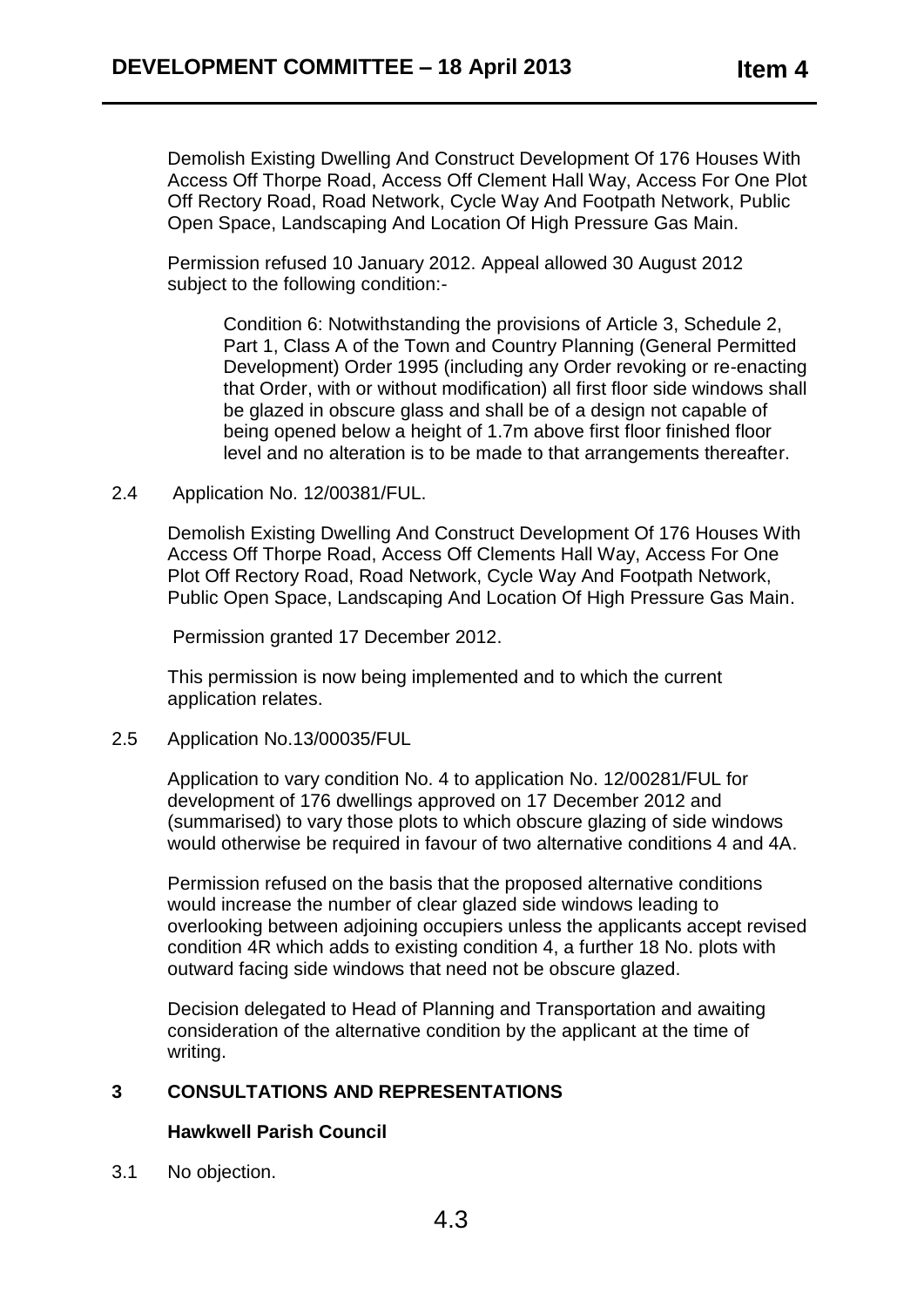# **Essex County Council Highways**

3.2 No objection.

# 3.3 **Rochford District Council consultant Ecologist**

- 3.4 First round consultation response:-
- 3.5 Advise that the application is not accompanied by any ecological information. It appears that the bungalow was not covered by previous ecological information and specifically a bat survey. Bats are known to be present in the area, with a roost located in another building affected by the development. In the absence of survey information that would confirm whether or not the bungalow is used by bats, recommend that planning permission be refused.

Revised consultation response

3.6 Now in receipt of Bat Survey for 31 Thorpe Road, which reports no evidence of bats was discovered within the building and so there is no ecological constraint on the application. Therefore withdraw.

### 3.7 **Rochford District Council Arboricultural officer**

3.8 No comment to make.

#### 3.9 **Neighbour representations**

3.10 One letter has been received form the following address:-

Thorpe Road: "Thorpe Nurseries"

And which asks the following question:-

 Could you please advise the dwelling address that is proposed to be demolished?

# **4 MATERIAL PLANNING CONSIDERATIONS**

4.1 The site is located within the Metropolitan Green Belt as identified in the Rochford District Replacement Local Plan (2006). The site is, however, within a general location for an extension to the residential envelope of South Hawkwell for 175 dwellings (net) at Policy H2 to the Council's adopted Core Strategy (2011). Whilst the construction of the proposed sales building would otherwise be inappropriate development, the re-development approved on 17 December 2012 under application 12/00381/FUL reflects the emerging allocations and commitment to the Core Strategy and is thus a very special circumstance outweighing the harm to the Green Belt that would otherwise result from the construction of a new sales building. The main body of the sales building would comprise the approved double garage building to serve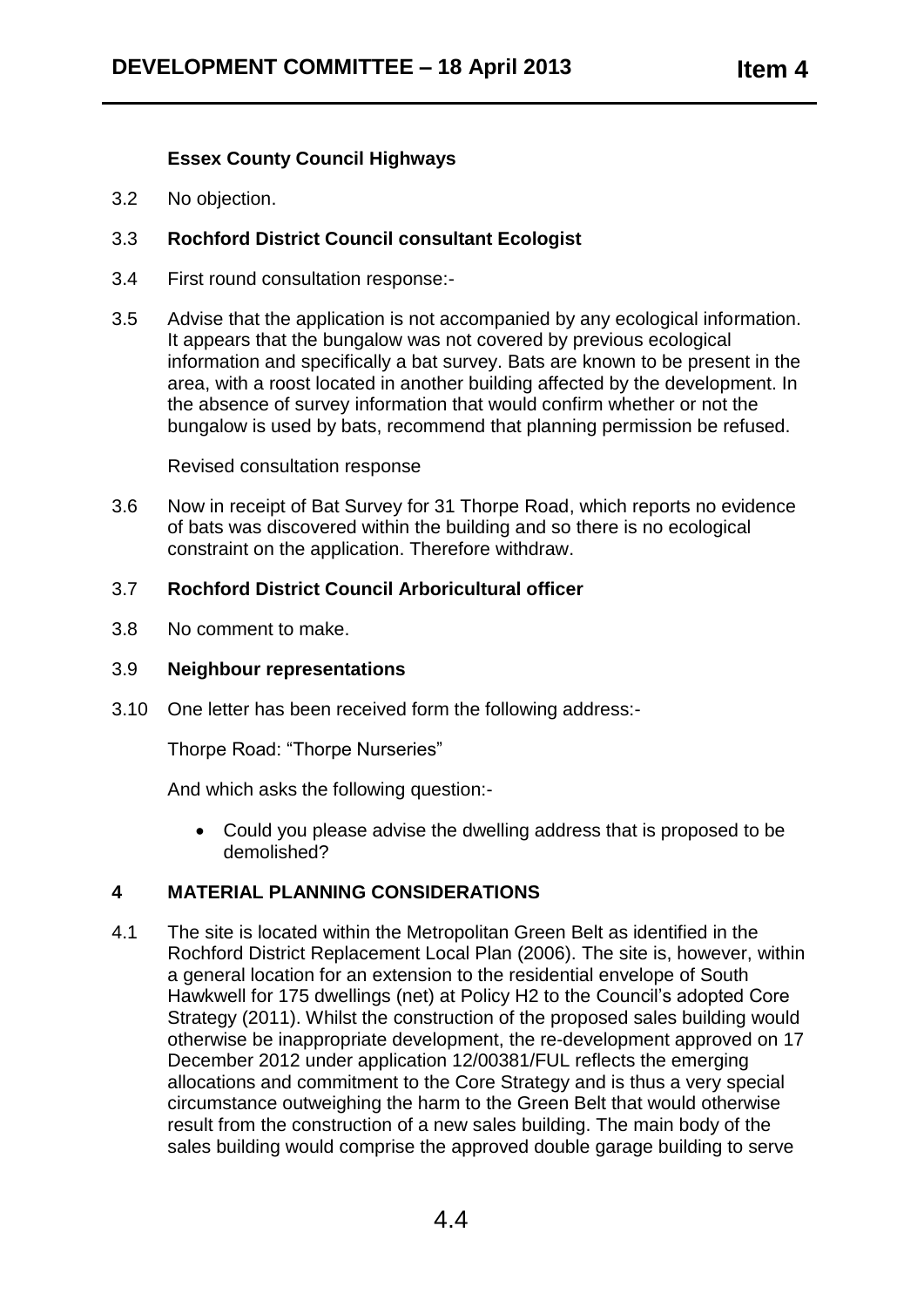two of the approved dwellings. The only increase in size are the flat roofed side and rear additions, which will be removed in the longer term.

- 4.2 The proposed sales building can be compared with an estate agency office. Whilst this type of office use to visiting members of the public is normally located within town centres, it is, however, common practice for larger housing developments to include a sales presence often making use of the show homes or other buildings forming the development. In this case the applicant is making use of a garage building but with temporary adaptation and extension to accommodate the sales presence. The sales building will give rise to visiting customers looking to view the show homes and often outside the working hours of the site in the evening and at weekends. No hours restrictions are therefore put forward in this application as the sales activity would not fit with the construction activity on the site and it would be expected that sales would open at weekends and bank holidays when buyers are able to view.
- 4.3 Whilst the presence of an office would not be considered otherwise acceptable in a residential area on a permanent basis, it does, however, seem reasonable for a temporary presence for the duration of the development; this is not an uncommon arrangement for larger development sites. In this case the applicant is requesting a period of two years. It may be that if sales are slower than expected, that period could be increased but this is not requested at this time. Essentially the application must be treated on its merits and as put forward for consideration now as opposed to a longer period covering the longer term implementation of the greater scheme. In considering the temporary period, the Council could suggest to the applicant a longer time period. A sales presence has strong precedent in larger development schemes. It would therefore be reasonable for the applicant to expect a temporary permission. It would be further difficult to argue against this in amenity terms given the precedent elsewhere in the district and on sites in neighbouring districts where a sales presence often on each day and outside the construction working period is expected and generally accepted. This is clearly distinct from the use of a building in a residential area on a permanent basis for office and business use, which is normally resisted because of any nuisance being permanent.
- 4.4 The proposed building would have an overall floor area of 70 square metres. The Council's adopted parking standard for estate agency offices would require the maximum provision of one car parking space for each 20 square metres of floor space. The proposed layout would provide for six car parking spaces to the preferred size of 2.9m width and 5.5m depth and in addition one disabled space. Although this provision is in excess of the maximum of four required against the standard, it would allow for additional parking clear of the street for busier periods. The exception may be in the event of any promotional event, which may attract greater numbers forced to park on adjacent streets but this would be infrequent and comparable to the occasional family gathering that can arise from time to time in residential areas. As the site would be expected to be closed to construction at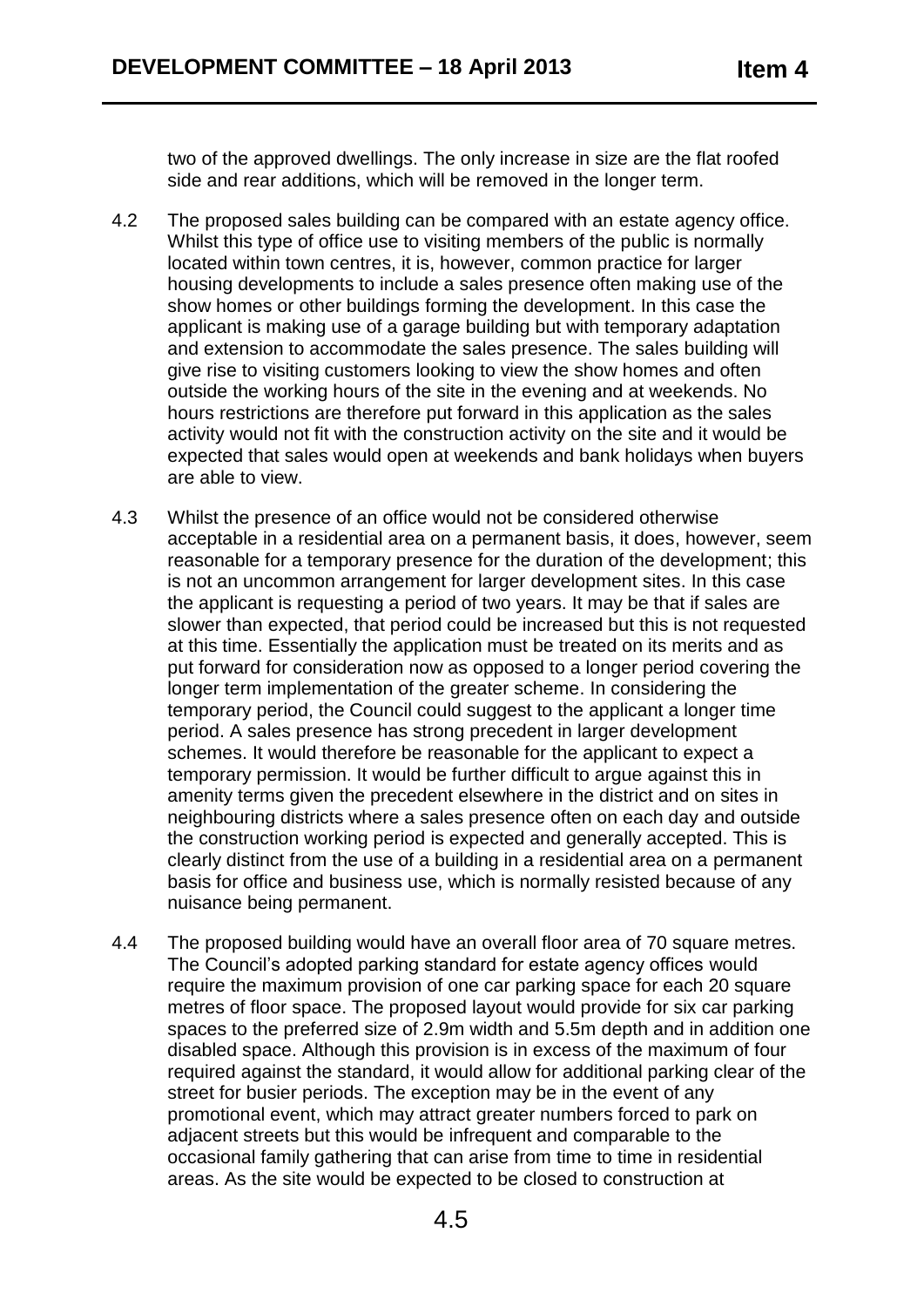weekends and peak sales periods, there would not be the opportunity to use the site compound for overspill parking. As the proposed layout would provide for in excess of the maximum parking required no material objection can be raised against the proposal on highway grounds. There is no objection raised to the proposal from the County Highway Authority.

- 4.5 The visiting members of the public would give rise to an increase in traffic to the site, though this is always an expectation of development sites. The location of the sales building would allow separation from the construction site and for the construction site to close and be secure on Sundays and Bank Holidays with sales remaining open. That additional traffic would in most cases be difficult to discern above the general background activity of traffic using the residential area served by Thorpe Road particularly as the site progresses, occupation increases and the sales use settles down after initial wider customer interest. The likely attendance of buyers in cars, rather than heavier commercial construction vehicles would not detract from the enjoyment of neighbouring properties at weekends such as to warrant the imposition of trading hours restrictions upon the proposed sales use such as required for construction activity.
- 4.6 The building proposed is essentially an adapted double garage, part of the approved housing layout. Its overall design and form is comparable to a domestic out building. The future garage door features would be glazed for the duration of the sales use. The flat roofed additions to the side and rear are modest. In terms of overall size and scale the sales building would not be detrimental to the appearance of the street.
- 4.7 The proposed sales building would be single storey separated by intervening land to No. 33 Thorpe Road and by the car park serving the building to the side with No. 29 Thorpe Road, both adjoining the site. The single storey nature of the building would not give rise to unreasonable conditions of overlooking to the occupiers of these adjoining dwellings.
- 4.8 The proposed design and layout shows the provision of signage to both the front façade of the sales building as well as flag poles and other advertisement material about the sales suite site. The Control of Advertisement Regulations make provision for certain specified signage with deemed consent and not requiring express consent from the Local Planning Authority. Although subject to limitations in size, up to three flags each on one mast/pole can be provided with deemed consent. The layout shows provision for 7 flag pole advertisements and this will require consideration under a separate application.
- 4.9 Whilst some signage can be provided with deemed consent, the proliferation of advertisement material would be considered under any application required for approval under the Control of Advertisement Regulations. For these applications the Council would be considering the matter of highway safety and the amenity of the nearby residential area. However, the material shown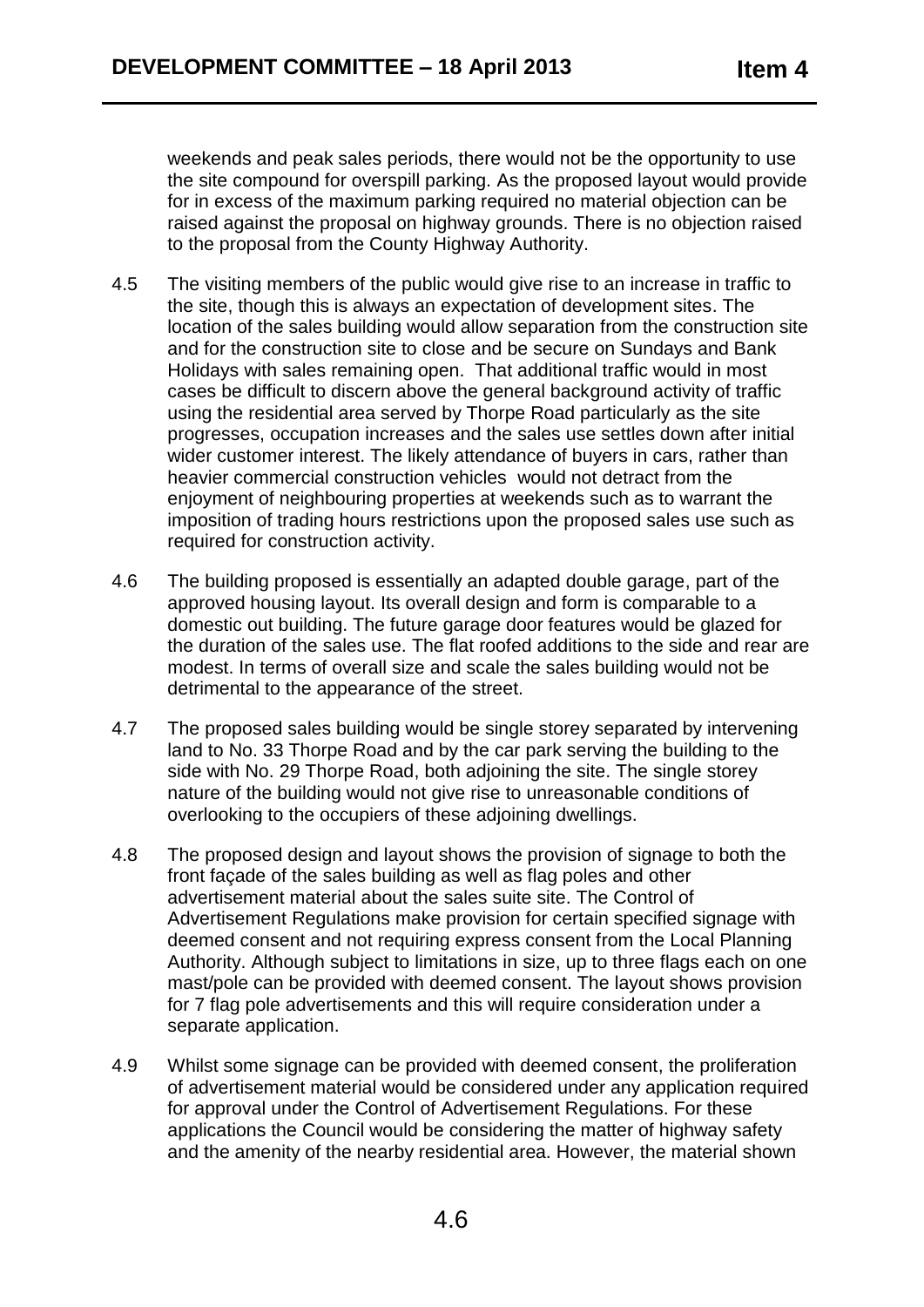in this current application is indicative and does not in any case fall to be considered.

# **5 CONCLUSION**

5.1 Whilst the construction of new buildings would normally be inappropriate development within the Metropolitan Green Belt, the proposal is, however, associated with the residential re-development of a larger site the subject of future extension to the residential envelope and now with planning consent and which outweighs any harm by way of inappropriateness or other harm to the Green Belt . The provision of a sales presence is common to such large sites and where the activity arising from visiting members of the public to view and purchase the new dwellings is not widely held to give rise to such nuisance as to warrant refusal of such applications. It would, however, be necessary to condition to grant of permission to be for a temporary period and to limit the use to that proposed to safeguard against any long term use for office purposes not associated with the sales of the housing approved.

# **6 RECOMMENDATION**

- 6.1 It is proposed that the Committee **RESOLVES** to **APPROVE** the application, subject to the following conditions:-
	- 1. The use herby permitted shall be for a temporary period expiring on 17 April 2015 whereby upon expiry of the consent hereby given the sales building shall be reinstated for use as a domestic garage and the flat roofed side and rear additions shall be removed.
	- 2. The use hereby permitted shall be for the purposes of a sales office associated with the adjoining residential development as approved on 17 December 2012 under application No. 12/00381/FUL and for no other purpose.

Shaw curton

Shaun Scrutton Head of Planning and Transportation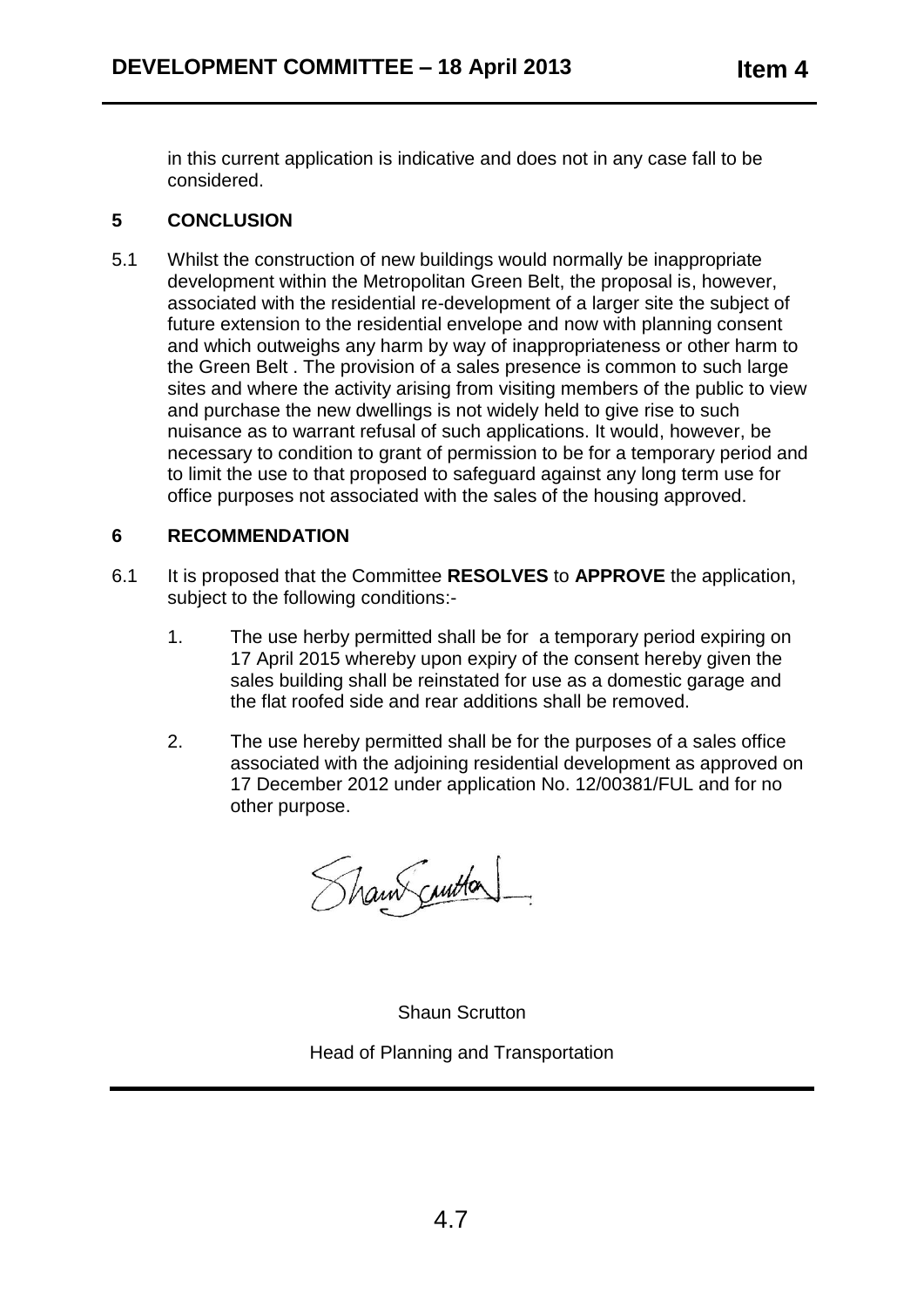# **Relevant Development Plan Policies and Proposals**

Rochford District Council Local Development Framework Core Strategy Submission Document (September 2009)

Policy CP1

Rochford District Replacement Local Plan (2006) as saved by Direction of the Secretary of State for Communities and Local Government and dated 5th June 2009 in exercise of the power conferred by paragraph 1(3) of schedule 8 to the Planning and Compulsory Purchase Act 2004.

Policy HP6

Parking Standards: Design and Good Practice Supplementary Planning Document adopted December 2010.

Standard A2.

For further information please contact Mike Stranks on:-

Phone: (01702) 318092 Email: mike.stranks@rochford.gov.uk

If you would like this report in large print, Braille or another language please contact 01702 318111.